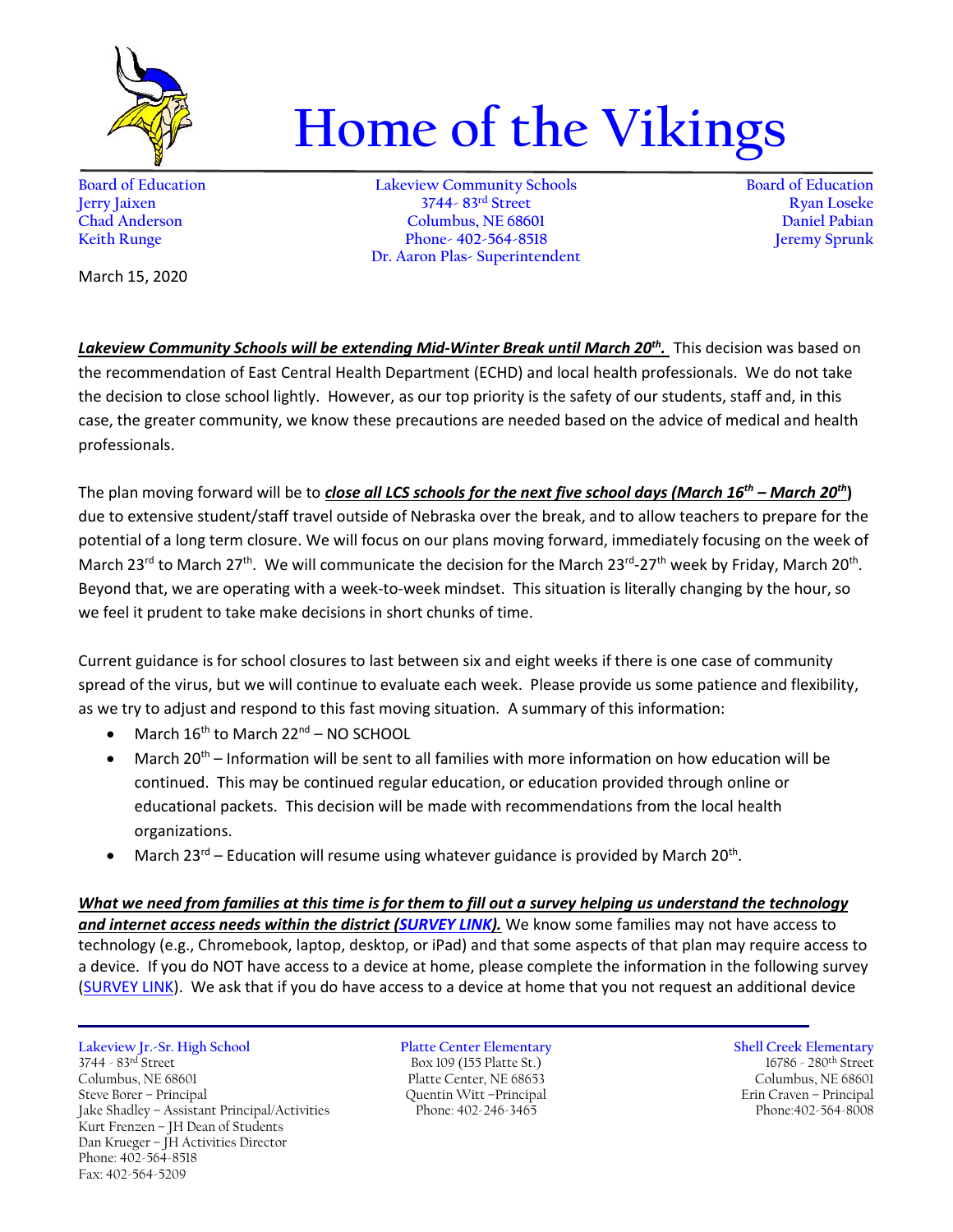from the school unless it is necessary because of your circumstances. For any family that requests (a) device(s) by completing the survey, we will communicate with you regarding how to obtain it.

Other items that need to be communicated:

- Food Service plans will be discussed and plans will be communicated by March 20<sup>th</sup>.
- All activities are cancelled for March  $16<sup>th</sup>$ -March 22<sup>nd</sup>. This means no practices, games, concerts, banquets, etc. This will be revaluated on March 22<sup>nd</sup>. We will take guidance from the NSAA.
- Each building will be open on Tuesday between 8:00AM 3:30PM for any families that need to come to school and pick up medications and other items of interest.
- All LCS buildings are closed to all outside events.
- We will do our best to support our students, staff and community through this unprecedented time.

We continue to work with the other local school districts and our community health and government officials. This is a very fluid situation and changes occur rapidly. We will continue to give updates as we can via our messaging system, social media and website. It will be imperative you read all information that comes through those channels in the coming days and weeks. We appreciate your understanding and flexibility as we work through this very unique situation.

Sincerely,

*Aaron Plas*

Dr. Aaron Plas Superintendent Lakeview Community Schools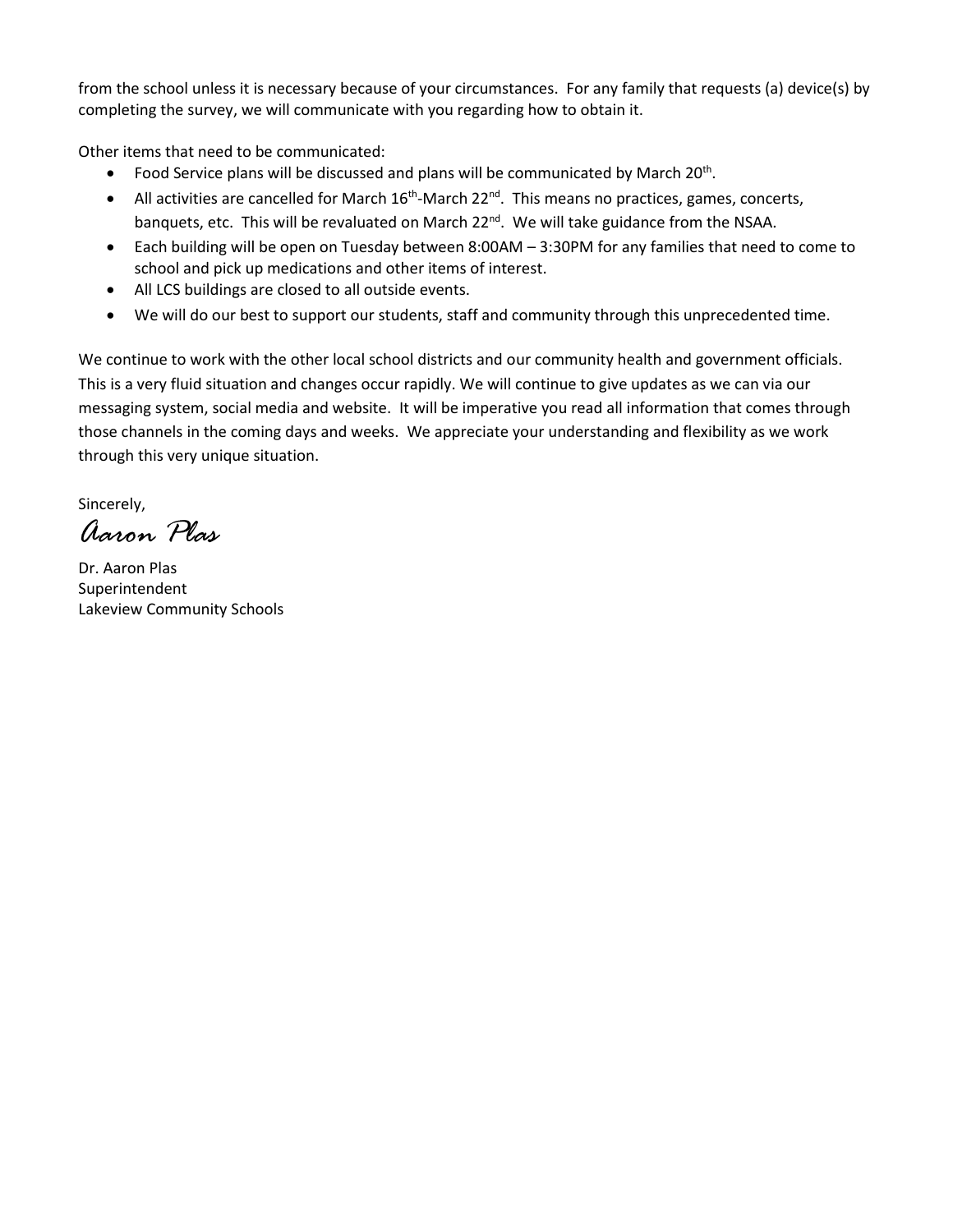15 de marzo de 2020

*Lakeview Community Schools extenderá las vacaciones de mitad de invierno hasta el 20 de marzo.* Esta decisión se basó en la recomendación del Departamento de Salud de East Central (ECHD) y profesionales de la salud locales. No tomamos la decisión de cerrar la escuela a la ligera. Sin embargo, como nuestra principal prioridad es la seguridad de nuestros estudiantes, el personal y, en este caso, la comunidad en general, sabemos que estas precauciones son necesarias según los consejos de profesionales médicos y de salud.

## *El plan en el futuro será cerrar todas las escuelas de LCS durante los próximos cinco días escolares (16 de marzo*

*- 20 de marzo)* debido al extenso viaje de estudiantes / personal fuera de Nebraska durante el descanso, y permitir que los maestros se preparen para el potencial de un largo período de tiempo. plazo de cierre. Nos centraremos en nuestros planes en el futuro, centrándonos inmediatamente en la semana del 23 de marzo al 27 de marzo. Comunicaremos la decisión para la semana del 23 al 27 de marzo el viernes 20 de marzo. Más allá de eso, estamos operando con una mentalidad de semana a semana. Esta situación está cambiando literalmente por horas, por lo que consideramos prudente tomar decisiones en cortos períodos de tiempo.

La orientación actual es que los cierres escolares durarán entre seis y ocho semanas si hay un caso de propagación comunitaria del virus, pero continuaremos evaluando cada semana. Bríndenos un poco de paciencia y flexibilidad, mientras tratamos de ajustar y responder a esta situación de rápido movimiento. Un resumen de esta información:

- 16 de marzo a 22 de marzo NO HAY CLASES
- 20 de marzo: se enviará información a todas las familias con más información sobre cómo se continuará la educación. Esto puede ser educación continua continua, o educación proporcionada a través de paquetes educativos o en línea. Esta decisión se tomará con recomendaciones de las organizaciones locales de salud.
- 23 de marzo: la educación se reanudará utilizando cualquier orientación proporcionada hasta el 20 de marzo.

## *Lo que necesitamos de las familias en este momento es que completen una encuesta que nos ayude a*

*comprender las necesidades de tecnología y acceso a internet dentro del distrito [\(ENLACE DE ENCUESTA\)](https://docs.google.com/forms/d/e/1FAIpQLScT8jMeRmGIeTF6wzdHkhZWWxMqE6YVwYlOzStBS-Rn7j5Qwg/viewform?usp=sf_link).* Sabemos que algunas familias pueden no tener acceso a la tecnología (por ejemplo, Chromebook, computadora portátil, computadora de escritorio o iPad) y que algunos aspectos de ese plan pueden requerir acceso a un dispositivo. Si NO tiene acceso a un dispositivo en su hogar, complete la información en la siguiente encuesta [\(ENLACE DE ENCUESTA\)](https://docs.google.com/forms/d/e/1FAIpQLScT8jMeRmGIeTF6wzdHkhZWWxMqE6YVwYlOzStBS-Rn7j5Qwg/viewform?usp=sf_link). Le pedimos que si tiene acceso a un dispositivo en el hogar, no solicite un dispositivo adicional de la escuela a menos que sea necesario debido a sus circunstancias.

Otros elementos que deben comunicarse:

- Los planes del Servicio de Alimentos serán discutidos y los planes serán comunicados antes del 20 de marzo.
- Todas las actividades se cancelan del 16 de marzo al 22 de marzo. Esto significa que no hay prácticas, juegos, conciertos, banquetes, etc. Esto se volverá a evaluar el 22 de marzo. Tomaremos orientación de la NSAA.